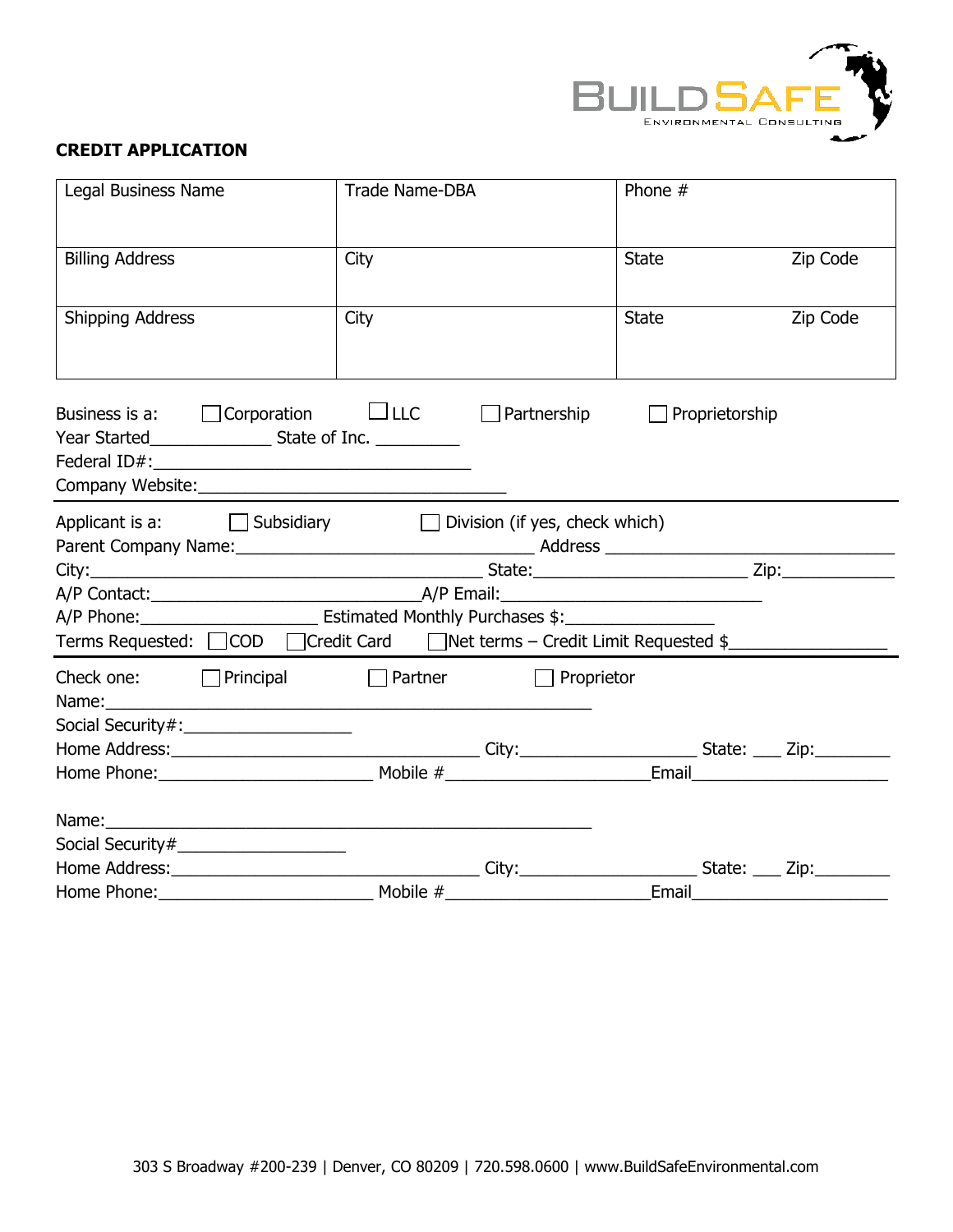## **OTHER BUSINESS INFORMATION**

| Type of business: $\Box$ Supplier $\Box$ Contractor $\Box$ Retail $\Box$ Service $\Box$ Other |  |  |
|-----------------------------------------------------------------------------------------------|--|--|
| Estimated Credit Limit \$:                                                                    |  |  |

| Name                  | <b>Contact Name</b>   | Phone No.   |
|-----------------------|-----------------------|-------------|
| <b>Street Address</b> | City, State, Zip Code | Date Opened |

| Type of Account: |           |
|------------------|-----------|
| Checking No      | Saving No |
| Loan No          |           |

## **TRADE REFERENCES**

| 1. Name               | <b>Contact Name</b>   | Phone No.   |
|-----------------------|-----------------------|-------------|
| <b>Street Address</b> | City, State, Zip Code | Account No. |
| 2. Name               | <b>Contact Name</b>   | Phone No.   |
| Street address        | City, State, Zip Code | Account No. |
| 3. Name               | <b>Contact Name</b>   | Phone No.   |
| <b>Street Address</b> | City, State, Zip Code | Account No. |